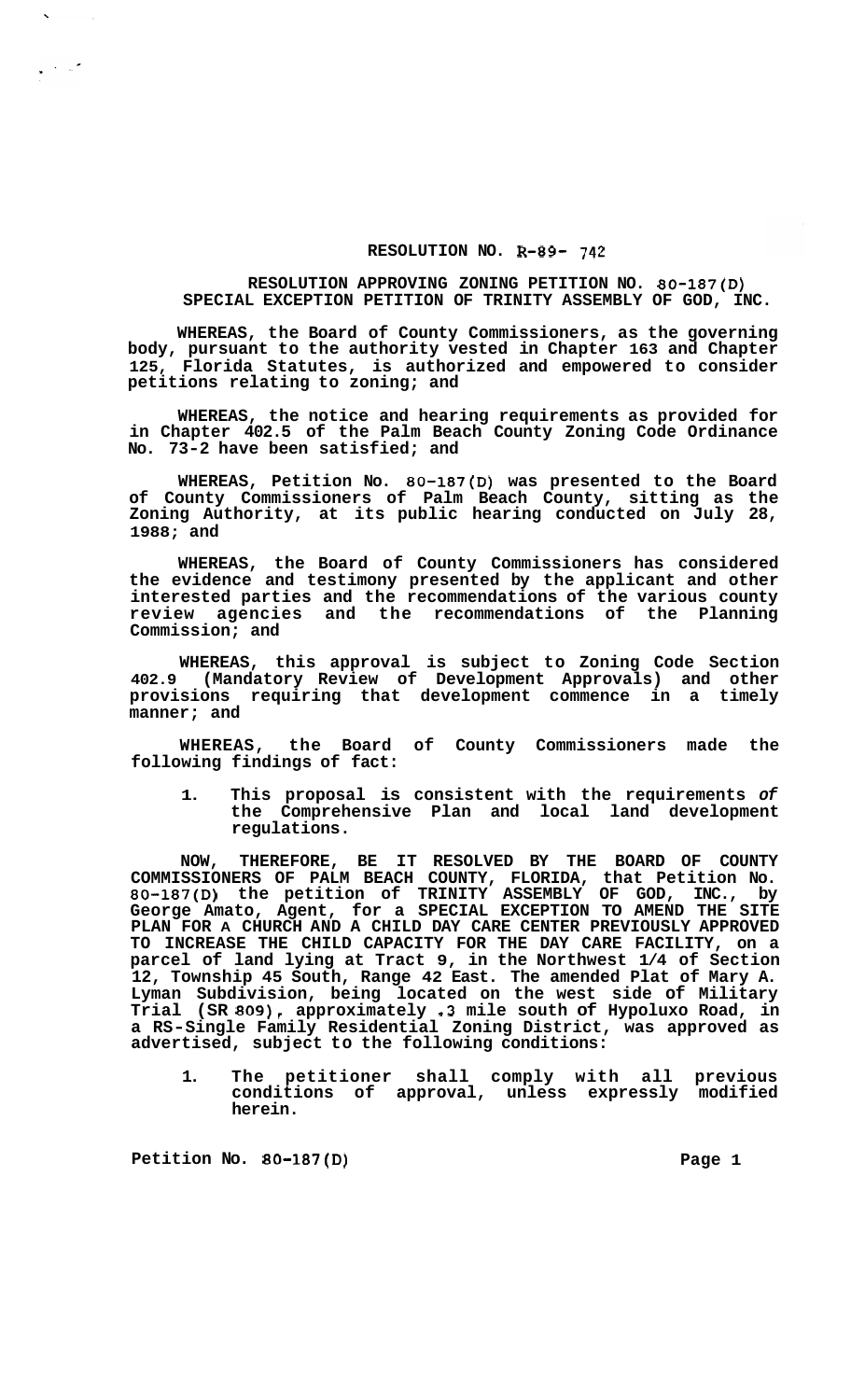- **2. Prior to certification the site plan shall be amended to reflect the minimum square footage of the indoor usable area and outdoor play area.**
- **3. The Day Care Center shall be limited to a maximum of eighty-seven (87) children.**
- **4. No outdoor loudspeaker system shall be permitted on the site.**
- **5. The petitioner shall provide discharge control and treatment for the stormwater runoff in accordance with all applicable agency requirements in effect at the time of the permit application. However, at a minimum, this development shall retain onsite the stormwater runoff generated by a three (3) year-one (1) hour storm with a total rainfall of 3 inches as required by the Permit Section, Land Development Division. In the event that the subject site abuts a Department of Transportation maintained roadway, concurrent approval from the Florida Department of Transportation will also be required. The drainage system shall be maintained in an acceptable condition as approved by the County Engineer. In the event that the drainage system is not adequately maintained as determined by the County Engineer, this matter will be referred to the Code Enforcement Board for enforcement.**
- **6. The petitioner shall pay a Fair Share Fee in the amount and manner required by the "Fair Share Contribution for Road Improvements Ordinance" as it presently exists or as it may from time to time be amended. The Fair Share Fee for this project presently is \$1,607.00 for the proposed day care addition (600 trips x \$26.79 per trip).**
- **7. Sewer service is available to the property. Therefore, no septic tank shall be permitted on the site.**

\

- **8. Water service is available to the property. Therefore, no well shall be permitted on the site to provide potable water.**
- **9. Failure to comply with the conditions herein may result in the denial or revocation of a building permit: the issuance of a stop work order: the denial of a Certificate of Occupancy on any building or structure; or the denial or revocation of any permit or approval for any developer-owner, commercial-owner, lessee, or user of the subject property. Appeals from such action may be taken to the Palm Beach County Board of Adjustment or as otherwise provided in the Palm Beach County Zoning Code.**

Petition No. 80-187(D) **Page 2 Page 2**